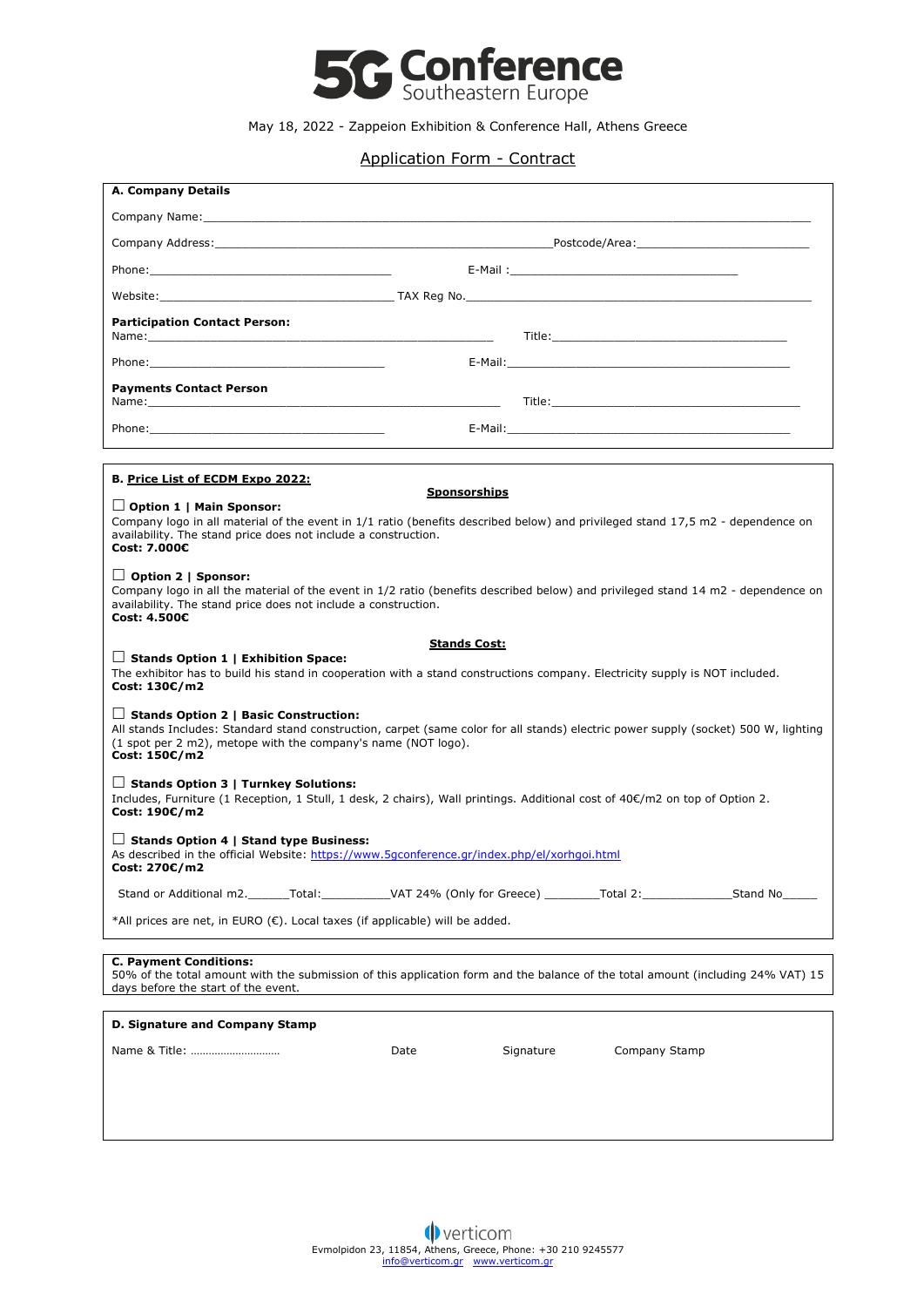

May 18, 2022 - Zappeion Exhibition & Conference Hall, Athens Greece

## **Terms & Conditions**

Cancellation Policy: Once a contract has been signed and accepted by Verticom, the following cancellation policy applies: The exhibitor is liable for 50% of the total amount contracted, if cancelled in writing more than 90 days prior to the event. If the cancellation occurs within 90 days of the event, the exhibitor is liable for 100% of the contracted amount.

Signature: I have read this Application & Contract ("Agreement" or "contract") and understand it will become a binding contract upon the acceptance by Verticom and is subject to the basic terms and conditions stated on the reverse side hereof and the rules and regulations contained in the Exhibitor Information Kit, which rules and regulations are incorporated herein and made a part of this Application & Contract. Please return copy with payment to Verticom. In addition, please scan and email a copy of this contract to [info@verticom.gr](mailto:info@verticom.gr) to reserve your booth or sponsorship.

1. CONTRACT & ARBITRATION. This Agreement between Applicant ("Exhibitor") and Verticom, ("The Management" or "Event"), shall constitute a valid and binding contract. The Management reserves the right to render all interpretations and to establish further regulations as it may deem necessary for the general success of the Event. It is further agreed that the conditions, rules and regulations, as herein stated and as outlined in the Exhibitor Information Kit, are included in this contract by reference and are made part hereof as though fully incorporated herein, and that Exhibitor agrees to be bound by each and every one thereof. All disputes, differences or questions arising out of or relating to this Agreement, or the validity, interpretation, breach, violation or termination thereof, shall be finally and solely determined and settled by arbitration at Athens-Greece in accordance with the existing Commercial Arbitration Rules of the Greek Arbitration Association. The arbitrators may grant any remedy or relief deemed to be just and equitable. Judgment upon any arbitration award(s) may be entered and enforced in any court of competent jurisdiction.

2. USE OF SPACE. The Management reserves the right to decline, prohibit or expel an exhibit which, in its sole judgment, is out of keeping with the character of the Event, this reservation being all inclusive as to persons, things, printed matter, product, conduct, sound level, etc. Distribution of advertising material and exhibitor solicitations of any sort shall be restricted to Exhibitor's booth. Exhibitor's exhibit or product may not extend into any aisle. Exhibitor shall not arrange its exhibit so as to obscure or prejudice adjacent Exhibitors. Exhibitor shall not assign or sublet any part of its assigned space without the written consent of the Management. Any space not occupied by the time set for completion of installation of displays will be reassigned at the discretion of the Management. All booth rentals paid will be retained by the Management unless special arrangements have been made in advance. Exhibitor will keep its exhibit booth(s) open and staffed at all times during Event hours.

3. BOOTHS. Standard booth equipment (as described in the application form) is provided by the Management without cost to Exhibitor. If Exhibitor plans to install a completely constructed display of such character that Exhibitor shall not require or desire the use of standard booth equipment, no part thereof shall so project as to obstruct the view of adjacent booths. Please refer to the "Booth Definition" diagram included in the Exhibitor Information Kit. Raw wood, cardboard or similar materials for wings to booths must be covered or painted if they are visible to adjacent booths. Exhibitor is also responsible for masking the "bones" of Pop-Up Displays if they are obtrusive and visible. The Management reserves the right to mask these areas at Exhibitor's expense, if necessary. Failure to comply with the rules and regulations as stated in the Exhibitor Information Kit will result in the alteration or removal of the display at Exhibitor's expense. Rental fees for services and exhibit space are not refundable at the time of removal. Exhibitor shall be bound by all applicable and pertinent laws, codes and regulations of the municipality or other authorities having jurisdiction over the facility or the conducting of such expositions, together with the rules and regulations of the owners and/or operators of the facility in which the Event is held.

4. EXHIBITOR NON-COMPLIANCE. It is agreed that if Exhibitor fails to comply, in any respect, with the terms of this Agreement, then the Management shall have the right, without notice to Exhibitor, to sell or offer for sale the exhibit space covered by this contract. Exhibitor shall be liable to the Management for any deficiency, loss or damage suffered by the Management, together with reasonable expenses and costs incurred by reason thereof. It is further agreed that the actual occupation of the exhibit space by an exhibit is of the essence thereof, and should the Management be unable to effect the sale of the space as herein provided, the Management is then expressly authorized to occupy or cause said space to be occupied in such a manner as it may deem in the best interests of the Event, without any rebate or allowance whatsoever to Exhibitor and without in any way releasing Exhibitor from any liability hereunder, and Exhibitor expressly agrees to pay the full sum as herein set forth. The Management will not be liable for the non-fulfillment of this Agreement as to the delivery of exhibit space if nondelivery is due to any of the following causes: by reason of the facility being damaged or destroyed by fire, act of God, public enemy, war or insurrection, strikes, the authority of the law, postponement or cancellation of the Event or if the Event is canceled or postponed for any reason beyond the control of the Management. If the Event is not held for any of the above-named reasons, the Management will reimburse Exhibitor for amounts paid in, less actual, out-of-pocket expenses incurred, such as rent, advertising, labor, operating costs, etc., on a pro-rata basis.